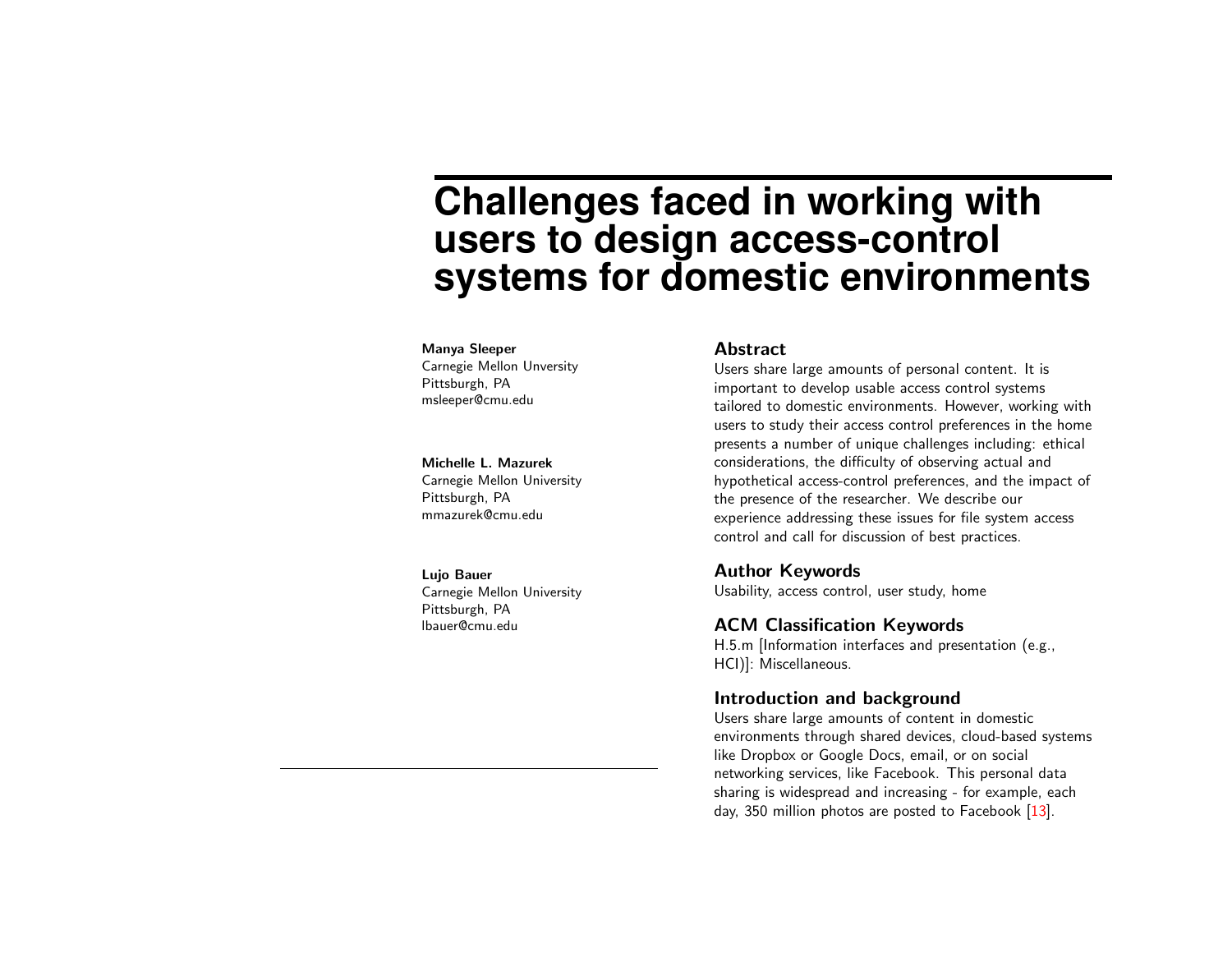In general, it is important to help users control access to their shared content; however, these needs are complex. It is, therefore, difficult to develop usable systems that allow users to accurately express such access control needs [\[6\]](#page-4-1). Additionally, while research has explored access-control system design challenges, the majority of such work focuses on organizational users' access-control needs (e.g., [\[9,](#page-4-2) [12\]](#page-4-3)), with only more limited work on domestic environments or non-expert users (e.g., [\[6,](#page-4-1) [10,](#page-4-4) [2\]](#page-4-5)).

Distinct from organizational users' needs, access-control systems for domestic environments must address the unique set of challenges presented by content sharing in homes or within households. Domestic environments lack formal file-sharing access-control structures found in organizations, users range in technical expertise and motivation, and relationship and household dynamics may impact access-control motivations and abilities (e.g., a household with children may differ from a household made up of roommates, which may both differ from a couple living with an elderly parent) [\[2\]](#page-4-5). Also, while home users often have complex access-control needs, they may have a low levels of willingness or ability to address these needs [\[6\]](#page-4-1). Thus, it is important to work with users in home environments to understand their file-sharing access-control needs, across a range of scenarios, when developing usable access-control tools.

As part of this effort, we are developing Penumbra [\[8\]](#page-4-6), a metadata-based access-control system intended for home users and designed to be usable for non-experts. We based the initial design goals on preliminary studies of access-control preferences [\[6,](#page-4-1) [4,](#page-4-7) [7\]](#page-4-8). Penumbra should support a range of desirable access-control functionality but should be optimized for the most common and important preferences. Thus, we need to work with home users to understand how they access and share files, current content-sharing and access-control needs, and usability and privacy issues the system should address.

While working with users in this context is important, we have found that there are several challenges, specific to working on file access control in the home environment, that must be addressed when developing such studies. These fall into three broad categories: ethical issues, the difficulty of observing real and hypothetical access-control practices, and addressing the impact of the presence of the researcher. We describe lessons learned in addressing these issue from our initial studies. These challenges would benefit from discussion with the broader domestic environment design community.

#### Ethical considerations

Studies that target access-control preferences often present ethical concerns. To understand the content participants want to prevent others from viewing or want to share, researchers typically need to ask participants to reveal personal or sensitive information. For example, to understand access-control behaviors, it is often necessary to ask about content a participant considers private, because this is the data for which the participant would want to control access. The sensitivity of private content and access-control preferences can be exacerbated when working with users in domestic environments. Researchers often work with interconnected participants in a household (e.g., families, roommates, etc.) with varied power dynamics (e.g., parents with children, unrelated roommates) and relationships.

It is possible to avoid some sensitivity by only working with one individual in each household or relationship (e.g., either a parent or a child, or one of two people in a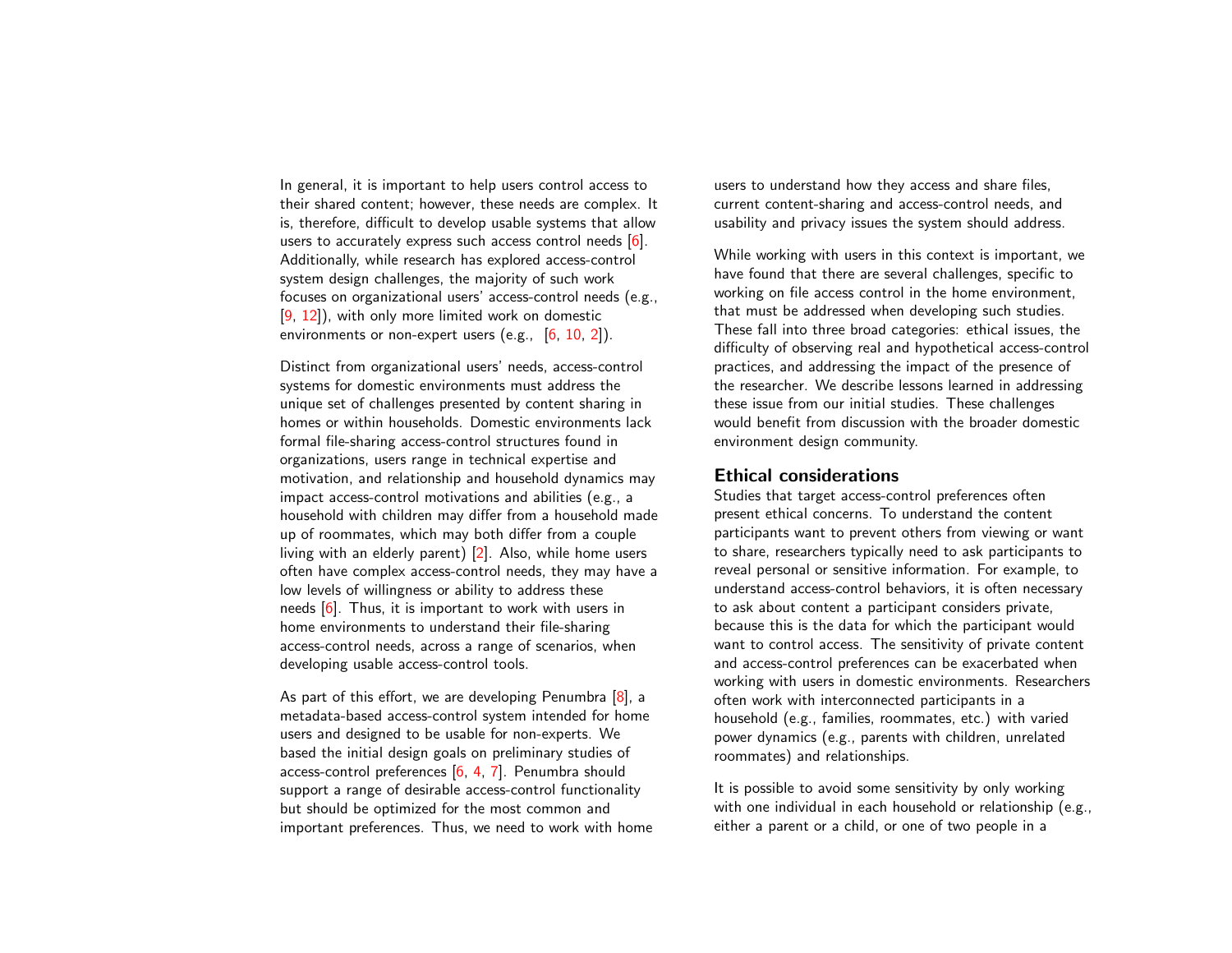couple); however, to capture access-control preferences, researchers often want to understand the sharing dynamics within the household.

We have developed several practices during prior work for asking participants about potentially sensitive data. We ask participants for the minimum amount of necessary data at the highest level of granularity. For example, we use placeholders for actual sensitive information. We also ask participants for descriptions of people instead of actual names (e.g.,"sister" or "high school teacher") or high-level descriptions of file types (e.g., "financial files") instead of detailed descriptions of content.

For interviews in the home, it's also necessary to consider which questions can be asked as part of a group interview and which should be asked one-on-one. In one study (Mazurek et al. [\[6\]](#page-4-1)) we interviewed households one-on-one and in groups about access-control preferences. Questions about data household members might want to hide from one another, or about how one member would react to the discovery that another member was hiding something, were restricted to the one-on-one interviews in an effort to elicit more honest answers.

# Difficulty of observing access-control practices

Although it is important to understand access-control preferences in the home, many people do not currently use technical access-control mechanisms offered by the devices and software they use, because the mechanisms are either too obscure or require too much time and effort. Instead, people tend to use ad-hoc, self-developed approaches to control access to content, such as physically hiding an external hard drive to protect it from roommates or giving important files semi-random

obfuscated names  $[6, 10]$  $[6, 10]$  $[6, 10]$ . New, more usable systems are also often intended to enable new functionality that would, in turn, cause new behaviors.

Thus, to inform development of usable access-control systems, researchers often want to understand ideal access-control preferences that systems should support, not just ad-hoc practices users have developed. There are a variety of techniques that studies have used to try to discover home users' actual access-control preferences absent current, widely-used, usable systems.

One technique is to use interviews to ask participants about their different file types, who should be allowed to access which content, and how they keep content safe (both on- and off-line). Paired with asking about current use of access-control system, this can help develop an idea of users' mental models of access control [\[6\]](#page-4-1). Another technique is to approximate access-control preferences by asking participants for a representative set of content and a set of people who represent a range of access-control preferences (e.g., close friends, family members, enemies, etc.), create a grid of access-control preferences, and ask the participant to indicate their willingness to share (used in Klemperer et al. [\[4\]](#page-4-7)).

Experience sampling can also be used. Several studies of access-control preferences have, with prior participant knowledge, sent participants mock requests for access from a range of people to gauge hypothetical reactions [\[7,](#page-4-8) [3\]](#page-4-9). Some studies have also specifically instrumented access-control settings in a participant's tool to study their preferences  $[5]$ . Similar methods could be used in a specifically domestic environment.

Choice of technique depends on the focus of the study. Ideally, as no technique will provide a perfect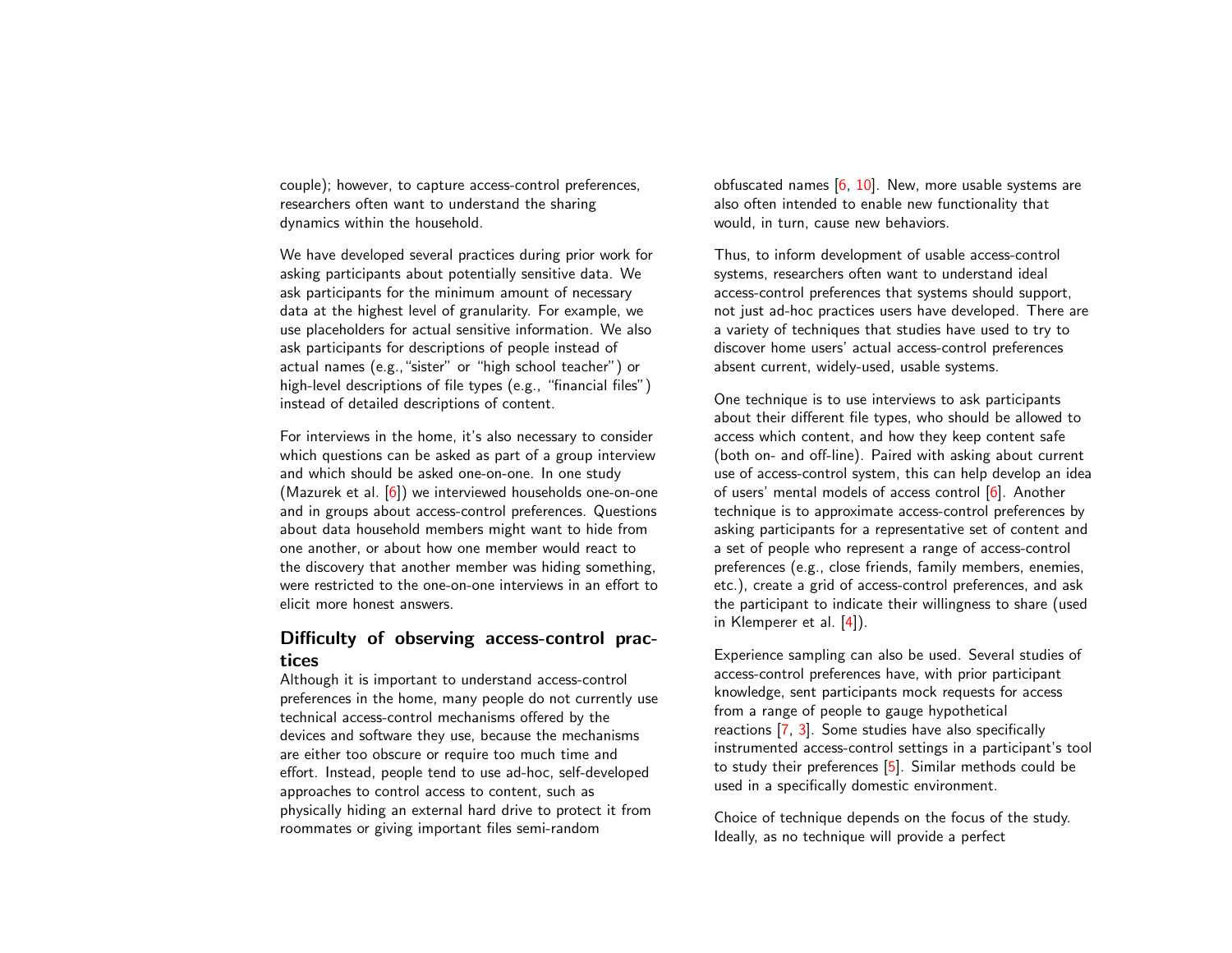representation of participants' preferences, a combination should be used to provide the best approximation.

## Impact of the presence of the researcher

In general, the presence of the researcher can impact a study and can change the dynamic in a home. This can be especially important for studies that address access control because participants may be reluctant to admit private content or behaviors to a researcher or carry out such behaviors when observed.

This reluctance can be addressed in several ways. First, typical best practices for user research should be used. Researchers should behave professionally, emphasize in recruitment materials and preliminary scripts their ties to a research organization and the purpose of the project, and build trust with participants. However, it may also be necessary to supplement the rich data supplied by in-person work with participants in the home with an anonymous survey (with the same participants or others) or other forms of aggregate data collection that preserve privacy while also allowing more openness.

Additionally, participants in user studies often describe a high level of concern about privacy that is not reflected in behavior with an actual system  $[14]$ . This may reflect the fact that using access-control tools in practice requires more effort than talking about preferences, or it may reflect a desire to tell the researcher what the participant thinks they want to hear. To more accurately reflect the access-control preference level of the participants, it may be necessary to simulate a similar level of effort when testing a prototype as would be required in an actual system. Or, when asking a participant about the strength of their preference, it may be necessary to ask them about the preference framed in terms of its cost/benefits. For

example, in a survey on Facebook and privacy Acquisti and Gross asked participants to rate privacy relative to other, major social issues [\[1\]](#page-4-12).

#### **Conclusions**

Content sharing is becoming increasingly prevalent, and is moving increasingly into the home, across household devices (phones, computers, tablets, TVs, etc.) and family members. Outside organizational structure for access control there is a need for usable access-control tools for such content. However, incorporating an understanding of home users into the design of usable access-control systems for domestic environments creates several challenges.

Although our work has addressed file-system access control, as smart devices become more common in homes access control for such devices will become more important, creating additional challenges for such work. Research has already begun to address the need to design usable access-control systems for smart devices ranging from door locks and lighting systems to energy consumption monitors  $[11, 15]$  $[11, 15]$  $[11, 15]$ . The challenges seen in file-system access-control systems will continue to increase in scope with the need to design studies to inform such system designs.

In the course of designing studies in the file-system access-control space we have developed several solutions to address the challenges presented by ethical considerations, the difficulty of observing access-control practices, and the impact of the presence of the researcher. However, these issues would benefit from discussion in the broader domestic design community and the potential development of best practices for varied types of studies in the home. This is an important and